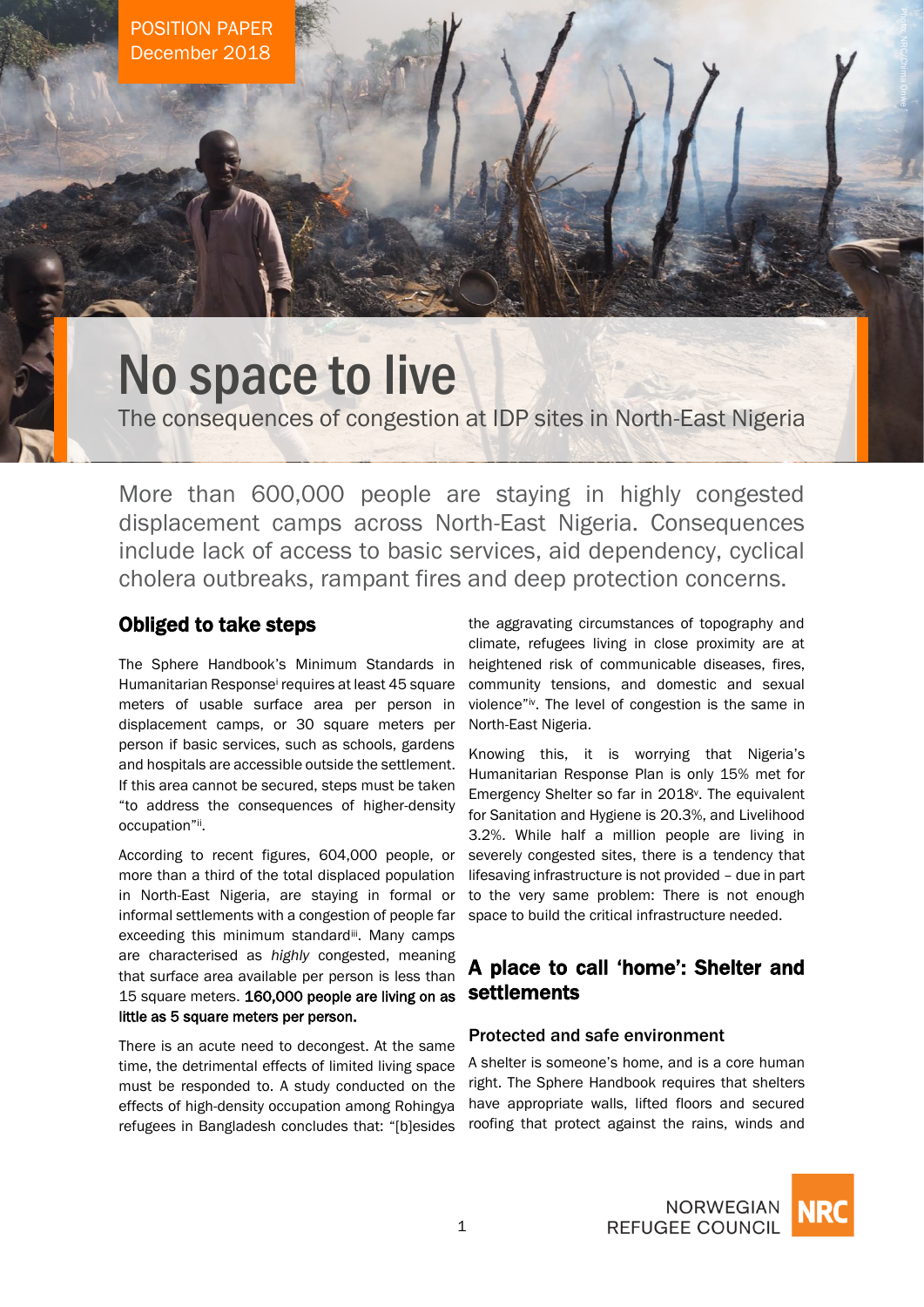floods. Living space covered by a roofed shelter should be at least 3.5 square metres per person, not including area for cooking, bathing or sanitation. For a family of seven, this means a at least 24 square meters of shelter "to dwell, feel safe and perform a variety of essential domestic activities"<sup>vi</sup>. A safe shelter should also have its entrance facing public areas and a door to close.

In Ngurno, one of Monguno's spontaneous displacement sites, a wife and mother to five small children is living with her husbandvil. The inside of her hut is approximately four square meters. The entrance to her home is a gaping hole, covered by a piece of cloth, but not enough to prevent outsiders from looking in. There are no windows in her hut. The only light that enters come from the door or through a myriad of small cracks in the thin layer of straw that make up the walls. The thatched roof has a mosquito net tucked into it. It is low, and one cannot stand up straight. "There are no place to rest, children are continuously shouting, and it is difficult to maintain a clean environment", she explains. On average, her family members have only 0.6 square meters of private, indoor shelter space. That is less than five times the minimum standard. The hut lacks basic measures, such as a door, or decent protection again fire, rain and spread of disease.

# *"Her family members have only 0.6 square meters of private, indoor shelter space, less than five times the minimum standard"*

The Sphere Handbook does not only require certain standards for the interior of shelters. External living environment is also critical. To mitigate risks of violence and abuse, all camps should be equipped with night lighting. However, recent assessments identify that only 1% of camps or camp-like settlements in North-East Nigeria have adequate lighting, while 82% has no lighting at allviii. Further, "[w]omen, men and children felt unsafe in 99 per cent of sites"ix, while referral mechanisms for incidents is lacking in more than 60% of camps overall. Partly due to stigma leading to probable underreporting, and partly due to lack of analysis, data on protection concerns in the most congested sites are missing.



#### Protection against floods and fires

Poor drainage limits living space, stagnates living conditions and poses general risks to health and well-being. Flood prone areas should be avoided, as it compromises safety, "particularly in congested or confined spaces"<sup>x</sup>. Poor drainage around sanitation facilities increases risk of diarrhoeal diseases and poses a threat to public health. In North-East Nigeria today, at least 19 displacement sites are located in areas that face high risk of flooding, and of these, at least 13 also face high level of congestion<sup>xi</sup>. According to a recent analysis of sites across the region, proper drainage is only observed in 8% of camps<sup>xii</sup>.

The dry Harmattan season also poses risks. To mitigate against fire, the Sphere Handbook requires a minimum of 2 meters of distance between shelters, and use of fire resistant materials when possible. In North-East Nigeria, many rely on selfmade shelters, often using straw and wood. During the rainy season, the thatched roofs are leaking and the ground becomes mud, easily spreading disease. During the Harmattan, a spark from a nearby cooking stove is all it takes to set a hut on fire. At the most congested sites, the risk of fire spreading is also severely high. Monguno is one of the areas that faces severely high congestion of people in several of its IDP settlements. Water buckets are placed at regular intervals throughout the camps, but are not necessarily functioningxiii. In 2018, strong winds, rains or fires have destroyed at least 230 shelters within the various camps and camplike settlementsxiv. Six fire outbreaks have been reported this year to date in Monguno alone, **Protection against floods and fires**<br> **Protection against floods and fires**<br>
Poor drainage limits living space, stagnates living<br>
conditions and poses general risks to health and<br>
well-bien, Flood prone areas should be av

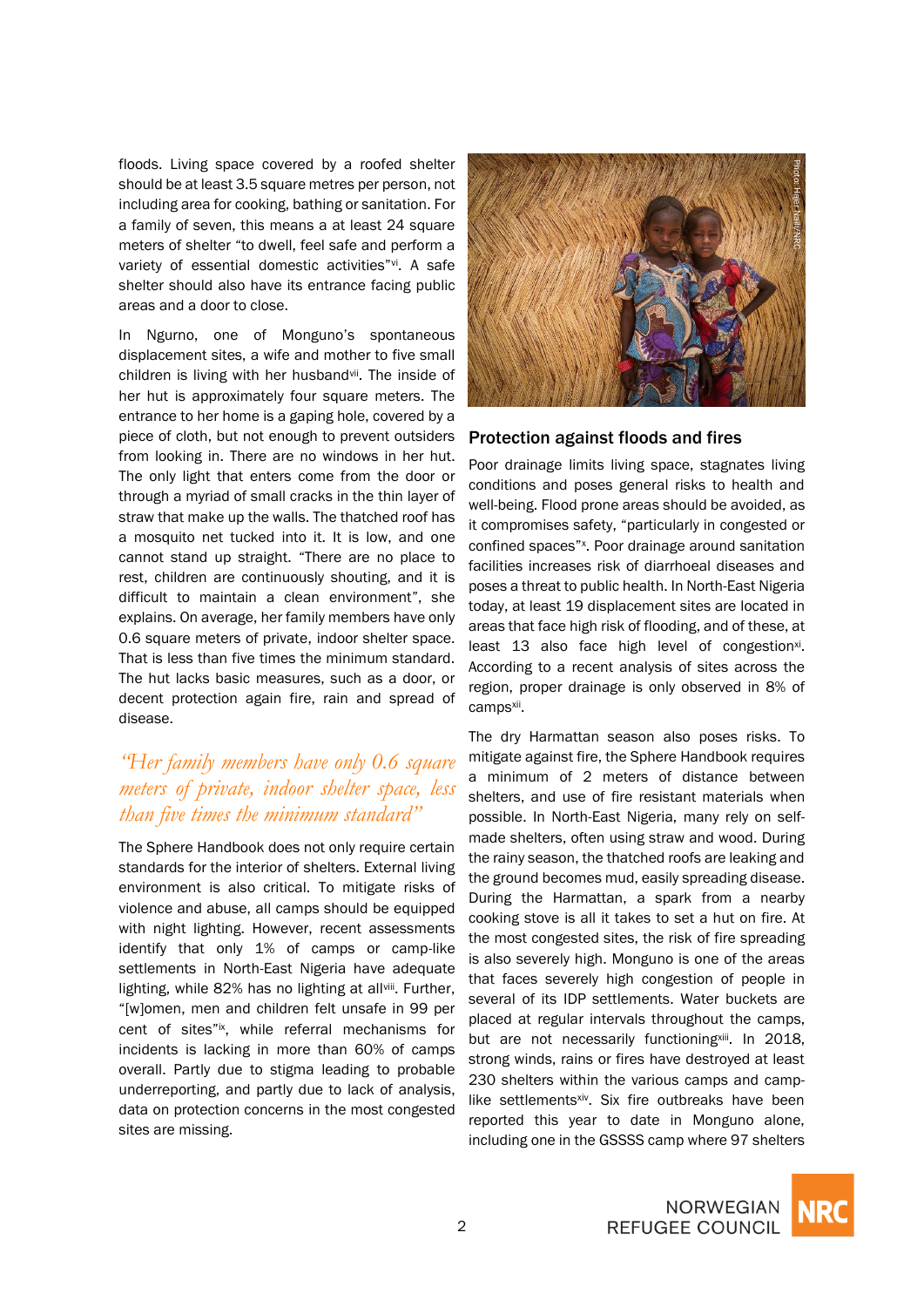were destroyed, one in Kuya where 94 shelters were destroyed, and another in Ngurno, where 7 shelters were destroyed. All the incidences occurred during the dry season. "We don't know how or where to begin from again", one man living in the GSSSS camp expressed in November after his family lost everything in a fire outbreak<sup>xv</sup>. The GSSSS camp is a school ground with space to accommodate 3,700 people. It now hosts more than 28,000.

## Preventing deadly disease: Water, sanitation and hygiene



#### The right to access clean water

Water is vital to "sustain life, health and dignity; and reduce the risk of water-, sanitation- and hygienerelated diseases"xvi . Every person has a right to access at 15 litres of clean water every day to cover all needs. The absolute minimum is 7.5 litres, every day, and no one should be queuing for water for more than 30 minutes.

A women in one of Monguno's spontaneous IDP settlements explains that her children fetch water, normally queuing for three hours daily<sup>xvii</sup>. Her three cans can carry approximately 40-60 litres of water when filled, providing them 6 to 8.5 litres of water per person, but that is only best case scenario. They rarely manage to fill all the cans.

High concern over water was emphasised by several individuals in Monguno<sup>xviii</sup>. One women reported having to queue for hours during the night. A wife and mother of six, explained that her family usually collects 40 litres of water daily, less than 6 litres per

person a day. Another mentioned that her hope now was to access water by begging for it from others in the queue. People that cannot access water, are desperate to earn money to buy it. Some sell their food distributions and Non-Food Items in order to buy water<sup>xix</sup>. Others risk venturing into the bush outside, fetching firewood to sell for a scant income.

### Sufficient hygiene facilities

The Sphere Handbook requires a maximum of 50 people to share one bathing facility, and no more than 20 individuals to share one toilet. Toilets should also be lit and provided with internal locks, and be separated for men and women. A recent assessment uncovers that 94% of toilets in camps across Borno state was reported as "not hygienic"xx. Separate toilets were only available in 41% of camps, while more than 50% of toilets could not be locked from the inside. Open defecation was witnessed at 35% of the assessed sites. None of these assessments, however, pay particular attention to conditions in the most congested sites.

El Miskin camp, in Jere, is one of the highly congested sites. Regular flooding makes large areas unsuitable for the construction of latrines. In a small hut, a mother is living with her nine children explains: "My daughter and I came to the camp", face in agony, "but she died from cholera". That was in August 2018. After one of her neighbours got infected with the disease, it spread. Soon she had to watch life ebb out of her four-year-old child. A camp leader point to the fact that the site only has 16 blocks of functional latrines, or a total of 64 toilets, serving the whole population. "The latrines are filled up very quickly", he explains. "We use them like that until NGOs come and help us dislodge them".

The increasing level of congestion at some sites, due to lack of space, makes it difficult to construct adequate sanitation and hygiene facilities. Lack of facilities, coupled with the proximity of living, has a detrimental effect on peoples' ability to resist waterborne diseases such as cholera. The insufficiency in infrastructure forces people to defecate in the open and exasperates an already vulnerable situation. By the onset of the rainy season, cases and casualties start raising. In 2018, registered cholera cases in North-East Nigeria tipped more than 10,000, due in

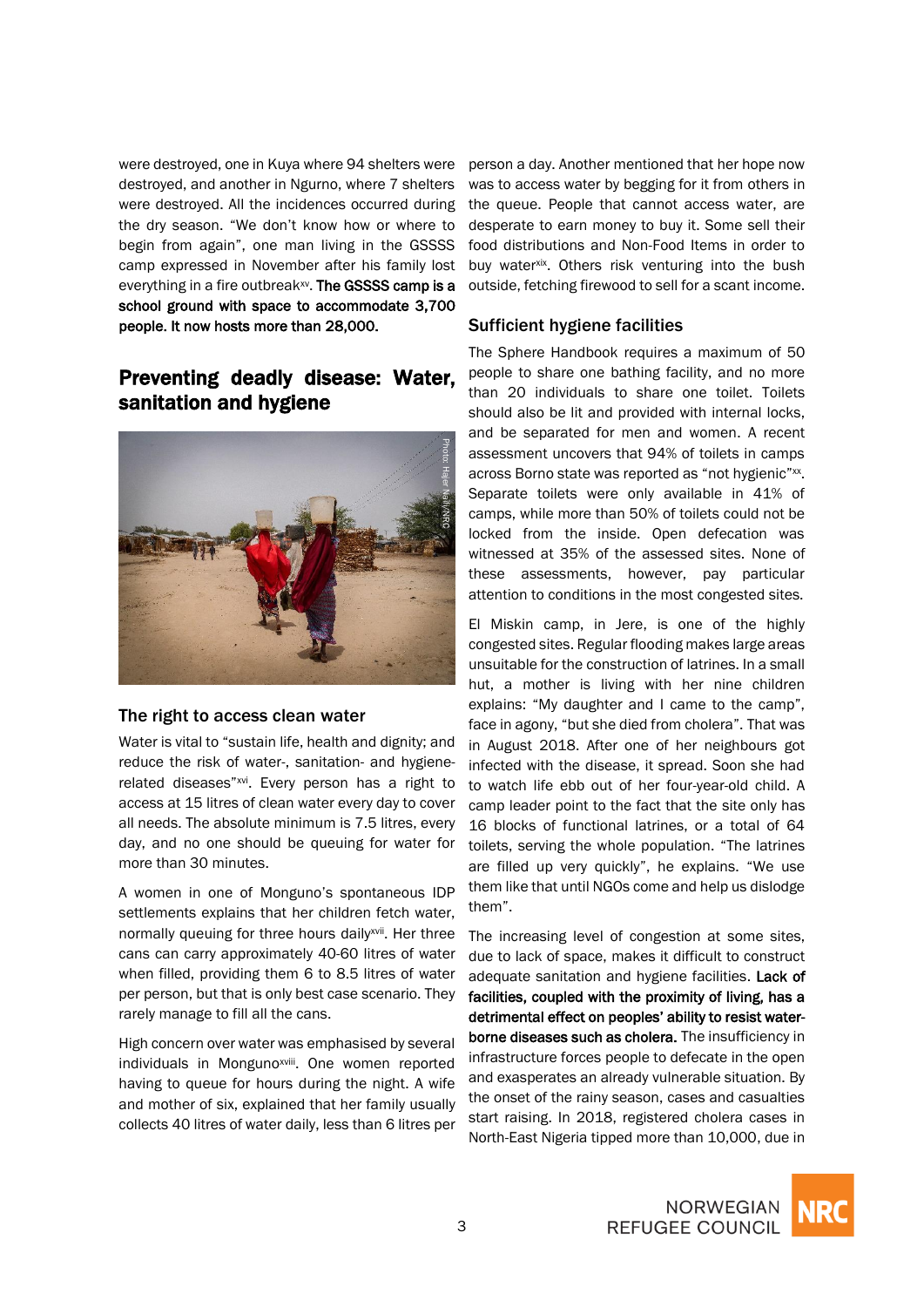part by a critical lack of latrines. In Kagoni Sangaya displacement camp in Maiduguri, at the height of the cholera outbreak in September, eight latrines were shared by 500 peoples. That is three times as many as the minimum standard dictate.

## Securing durable solutions: Food and livelihood opportunities

Every human being has a right to feed themselves in dignity, implying that sufficient food is available, that people have the means to access it, and that it adequately meets the individual's dietary needs. When food is secured, affected populations significantly reduce their dependence on harmful coping mechanisms such as "transactional or 'survival' sex, marrying daughters for bride price"xxi, or child labour.

In Monguno, a mother of seven live in her small makeshift shelter made of straw and wood, enclosed by rows of similar homes in one of the town's more congested sites<sup>xxii</sup>. They arrived two years ago, after fleeing violence in neighbouring Kukawa. She explains that it was the community leader who offered them shelter, while materials for construction was provided by their neighbours. She was not always alone with her kids, she says. "When will baba return home?" is the question she dreads hearing from her children. "My husband joined others to fetch firewood from the bush and has not returned" she says. That is more than a year ago. Residents in congested camps and host communities continue to look for ways of coping, and many risk their lives going beyond the cities' borders to farm or collect firewood, despite the dangers<sup>xxiii</sup>.

## *"'My husband joined others to fetch firewood from the bush and has not returned'. That is more than a year ago."*

The Sphere Handbook's minimum standard of 45 square meters per person include sufficient garden area, as well as other basic amenities. For any one's house, an adjoining household yard should allow for essential household activities. It is crucial to ensure ability to farm and plant crops to supplement aid,

and to increase households' resilience and ability to cope, particularly with regards to market price volatility. Increasingly and over time, systems recovery and rehabilitation of skills and capacities is vital to help people recover from the relative vulnerability they face due to their displacement situation.

A recent analysis of IDP sites in the Northeast Nigeria found that access to land for farming or cultivation was only present in 54 per cent of sites, and there is reason to believe that land holding is much lower for people living in the most congested areas where access to land is considerably lowerxxiv.

There are cases where people have space to produce food within the community, but security restrictions prevent them from growing taller crops. As a result, limited access to land to conduct sustainable livelihoods such as backyard vegetable gardens, poultry or aquaculture contributes to or creates conditions where people perpetually depend on aid and handouts for survival.

Support to skills development and education is critical in this regard. However, again using Monguno as an example, in the GSSSS camp, more than 16,000 children share only one school<sup>xxv</sup>. This reflects a recent analysis, identifying that in 20% of sites, less than a quarter of children are attending schoolxxvi. It is worth noting, however, that analysis is made on camp sites overall, with no particular attention to conditions in the highly congested sites.

## Identifying a way forward

The problem with congestion is due in part to land rights, land distribution and ownership. It is rarely the case that all accessible land within an area is full. Often land is available, but due to a number of factors it is not accessible for IDPs to settle. In some cases, private landowners may not allow it. This in turn means that sites that *are* accessible, often government controlled areas such as school grounds, become increasingly more congested.

In other cases, land is available but gets deserted due to lack physical safety, including safety from flooding during the rainy season, or from attack by armed groups.